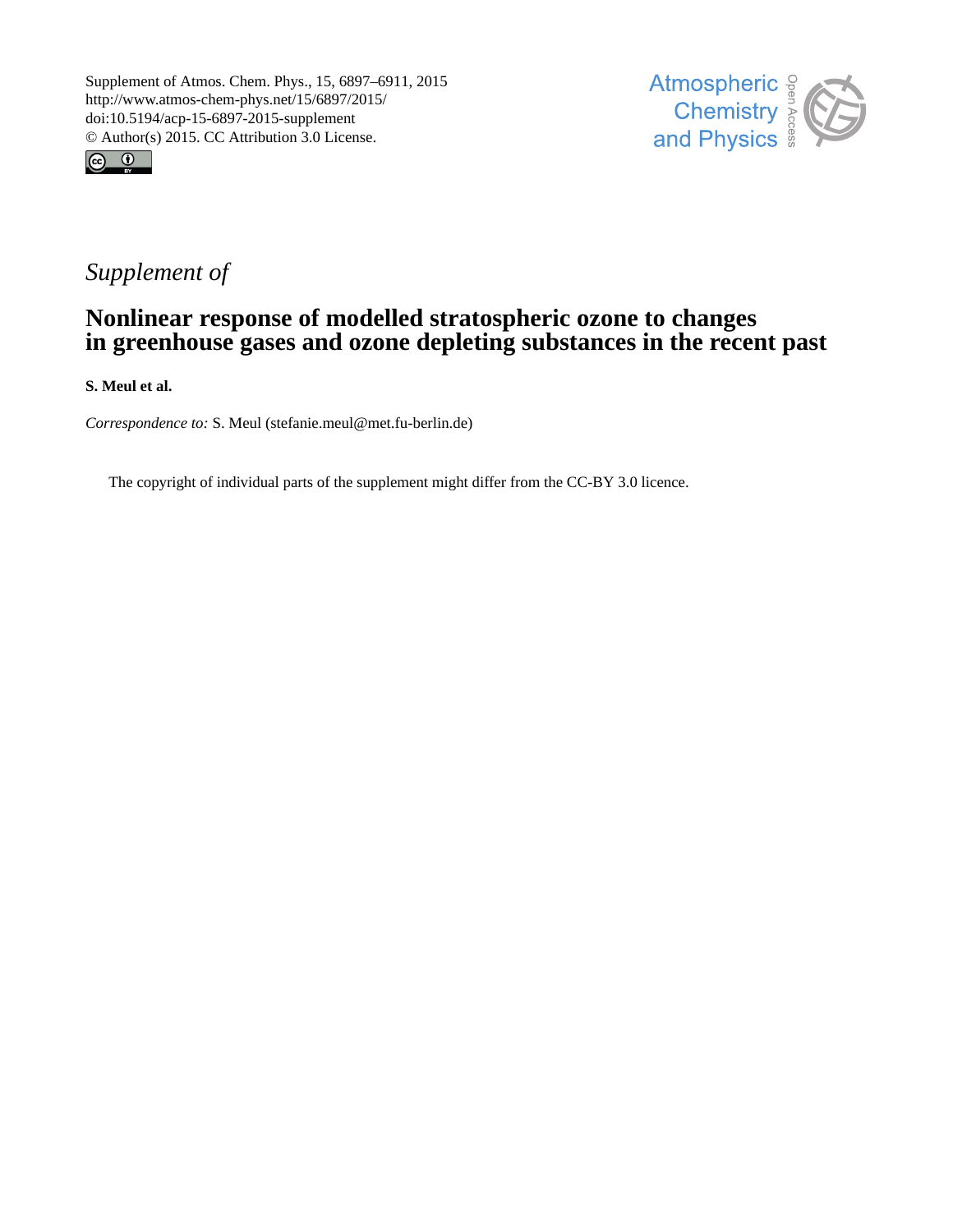

**Fig. S1.** Latitude-height section of the changes of the Eliassen-Palm flux vectors (in kg s<sup>−</sup><sup>2</sup> ) and the Eliassen-Palm flux (EPF) divergence (in 10<sup>-5</sup>m s<sup>-2</sup>) between 1960 and 2000 for the SON mean (a) and the changes due to GHGs (b) and ODSs (c) as well as the nonlinear contribution (d). Black arrows show the change of the EPF vectors; red/blue shading means positive/negative changes of the EPF divergence. The black contour lines indicate statistically significant changes of the EPF divergence on the 95% confindence level. The green contour lines show the climatology of the EPF divergence for the 1960 reference simulation (R1960). Here, the nomenclature is as follows: A negative EPF divergence is named convergence, while a positive EPF divergence is named divergence. The bold dashed line represents the mean tropopause location of the R1960 simulation for the SON mean.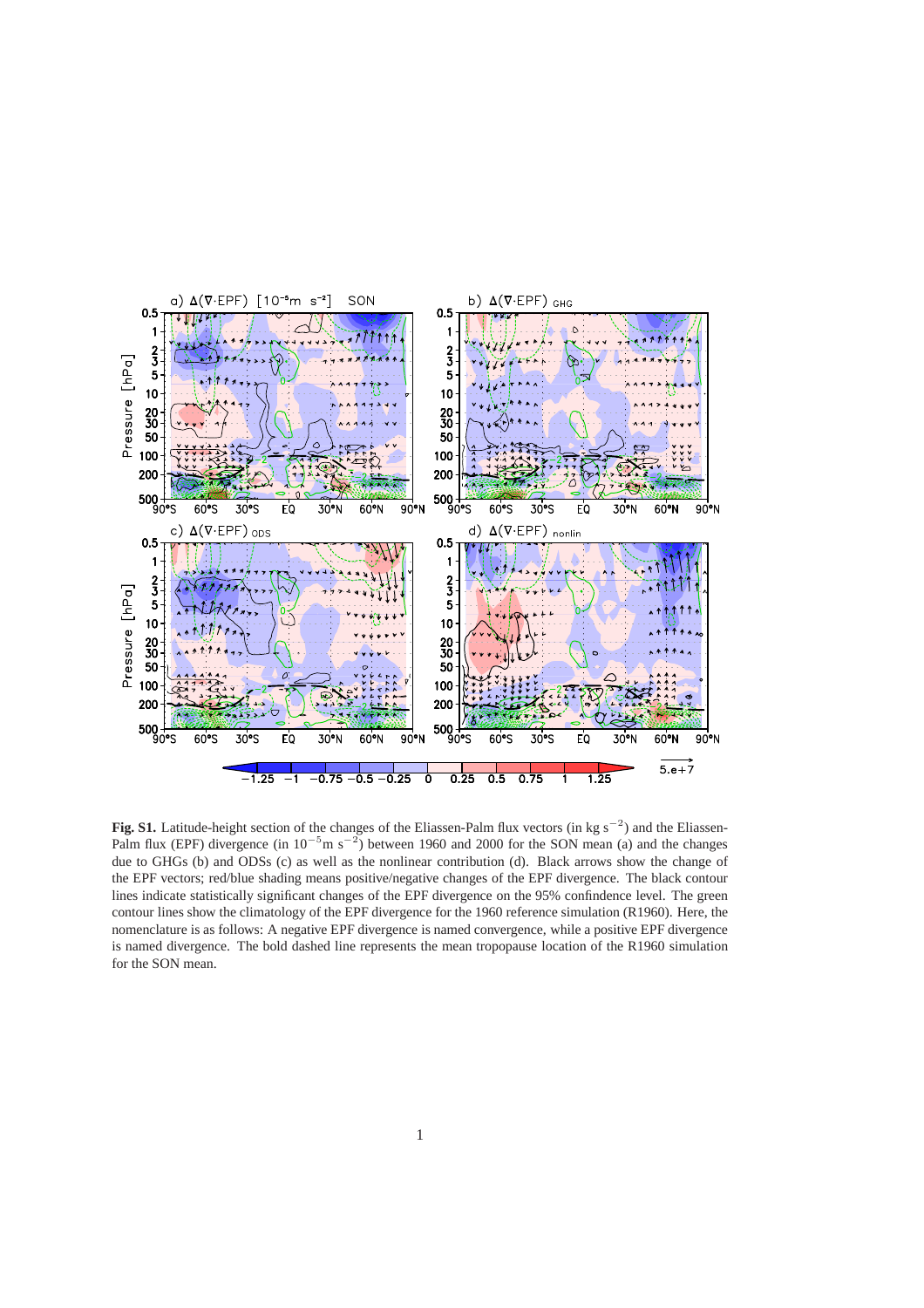

**Fig. S2.** Same as Figure S1, but for the change in the probability of a negative refractive index. Gray hatching denotes the region where the probability of a negative refractive index is equal or greater than 50% in the R1960 simulation for the SON mean. A negative refractive index means that stationary planetary waves can not propagate and thus a reduced/increased probability of a negative index means that the atmosphere is more/less permeable for waves.